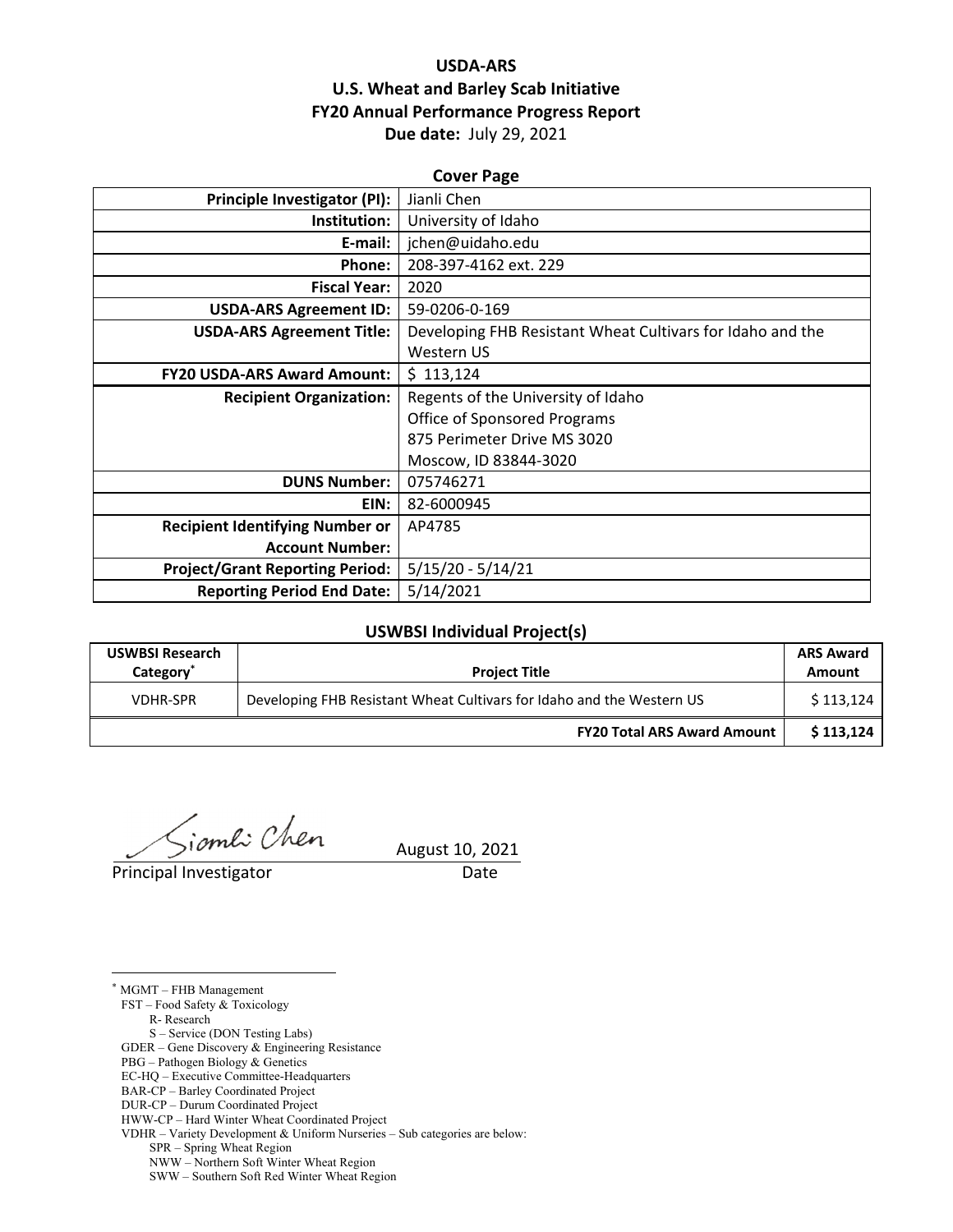# **Project 1:** *Developing FHB Resistant Wheat Cultivars for Idaho and the Western US*

#### **1. What are the major goals and objectives of the research project?**

The objectives of the proposed study are: 1) To release 'IDO1805S' and make production of 'UI Cookie'; 2) To stack *Fhb1*, *Fhb2,* and *Fhb3* genes with native resistance into adapted elite line backgrounds using a combination of traditional breeding, molecular marker assisted selection, and wheat by maize doubled haploid methods; 3) To assess FHB resistance in FHB nurseries in Aberdeen, ID, and in Pullman, WA in collaboration with Dr. Deven See; 4) To use the unknown resistance gene from synthetic wheat in collaboration with Dr. Steven Xu at the USDA‐ARS facility at Fargo, ND; and 5) To train an under‐graduate student on FHB research.

**2. What was accomplished under these goals or objectives?** *(For each major goal/objective, address these three items below.)*

#### **a) What were the major activities?**

UI Cookie was licensed to Idaho Wheat Commission. It will be in full production in 2022. IDO1805S hard red spring wheat line has very good FHB resistance. We harvested breeder seed this year. This line has very week straw, we decided to postpone the release.

Two FHB tolerant cultivars 'UI Stone' and 'UI Cookie' were used as recurrent parents and stacked with *Fhb1*, *Fhb2*, and *Fhb3*, as well as FHB resistant synthetic wheat. Around 30 F2 populations were advanced.

A total of 500 DON samples were tested in winter 2020.

Twelve lines, 2000 heads were screened for *Fhb1*, 800 of them were selected that have positive marker allele of Fhb1 and planted in headrows for assessment of agronomic performance under irrigated condition in spring of 2021.

Four hundred lines, 1120 headrows were planted and inoculated with conidial suspension in a misted FHB nursery in Aberdeen, ID. Fifty elite lines were assessed simultaneously for FHB resistance in nurseries in ND and WA under collaboration with Dr. Steve Xu and Dr. Deven See. FHB severity was assessed and FDK and DON will be tested after harvesting. The FDK will be assessed using a seed color sort machine purchased by this project.

A color sort machine was purchased and will be used in FDK assessment.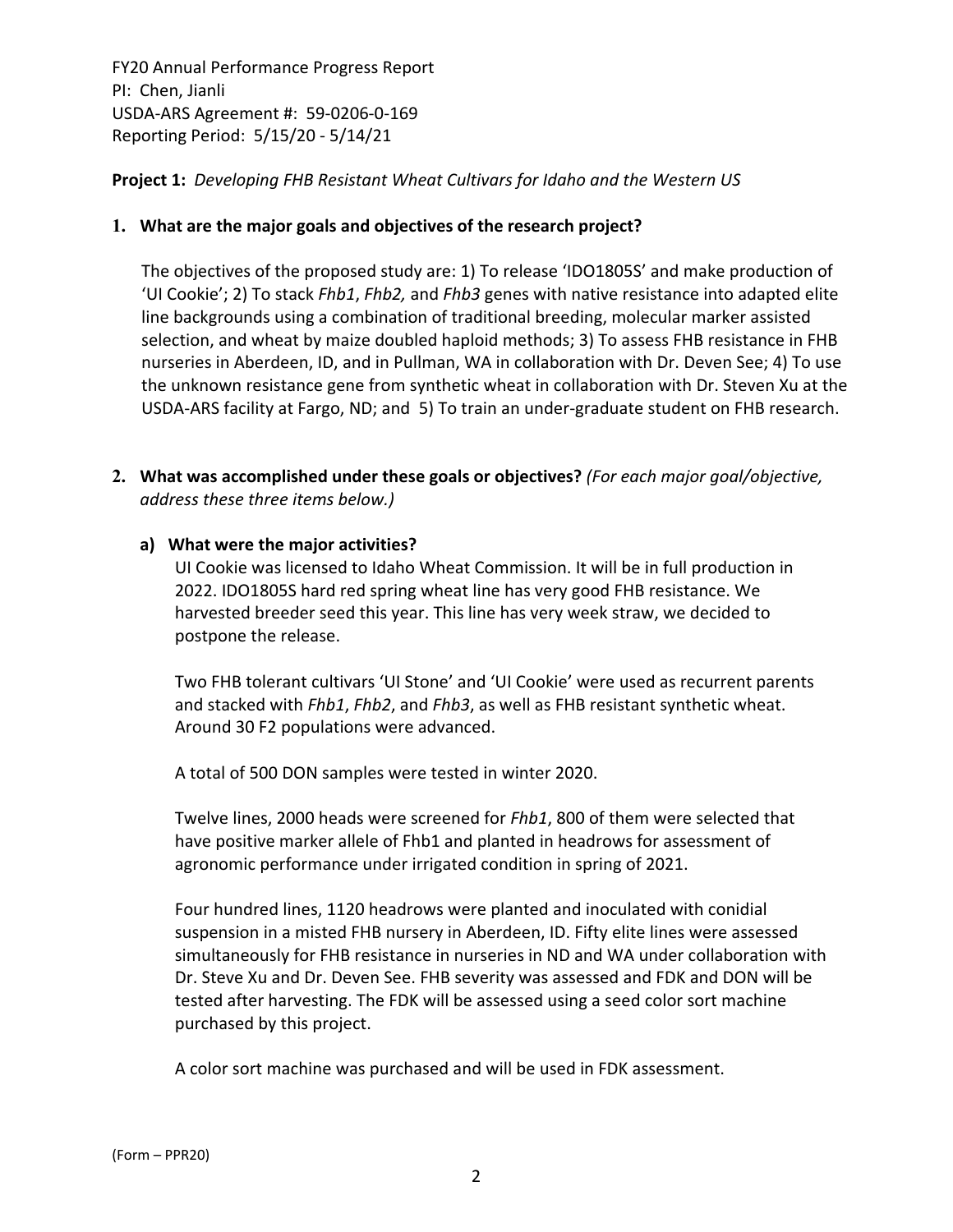> All lines in the FHB nursery were simultaneously planted in yield trials and assessed for agronomic performance. The selected lines will be tested for baking quality after harvesting.

## **b) What were the significant results?**

*Fhb1* resistance gene from W14, Ning9016, and Futai8944 was introgressed in adapted soft white spring wheat backgrounds and elite lines with Fhb1 showed promising agronomic performance. Few of them have potential to be released in near future.

#### **c) List key outcomes or other achievements.**

Adapted soft white spring wheat with *Fhb1* resistance gene are available to use in hard white and red spring backgrounds and shared with other breeding programs. Breeder seed from four soft white spring wheat lines were harvested.

# **3. Was this research impacted by the COVID‐19 pandemic (i.e. university shutdowns and/or restrictions, reduced or lack of support personnel, etc.)? If yes, please explain how this research was impacted or is continuing to be impacted.**

No

#### **4. What opportunities for training and professional development has the project provided?**

A part‐time postdoc received training on FHB inoculum production. She produced inoculum for disease nursery. A technician received lab training on genotyping of *Fhb1* in individual heads of elite lines. A new field technician learned how to setup and operate a misting system and did inoculation. The postdoc, technician, and the PI attended FHB forum.

#### **5. How have the results been disseminated to communities of interest?**

FHB resistant lines were demonstrated at a field day in Aberdeen in July.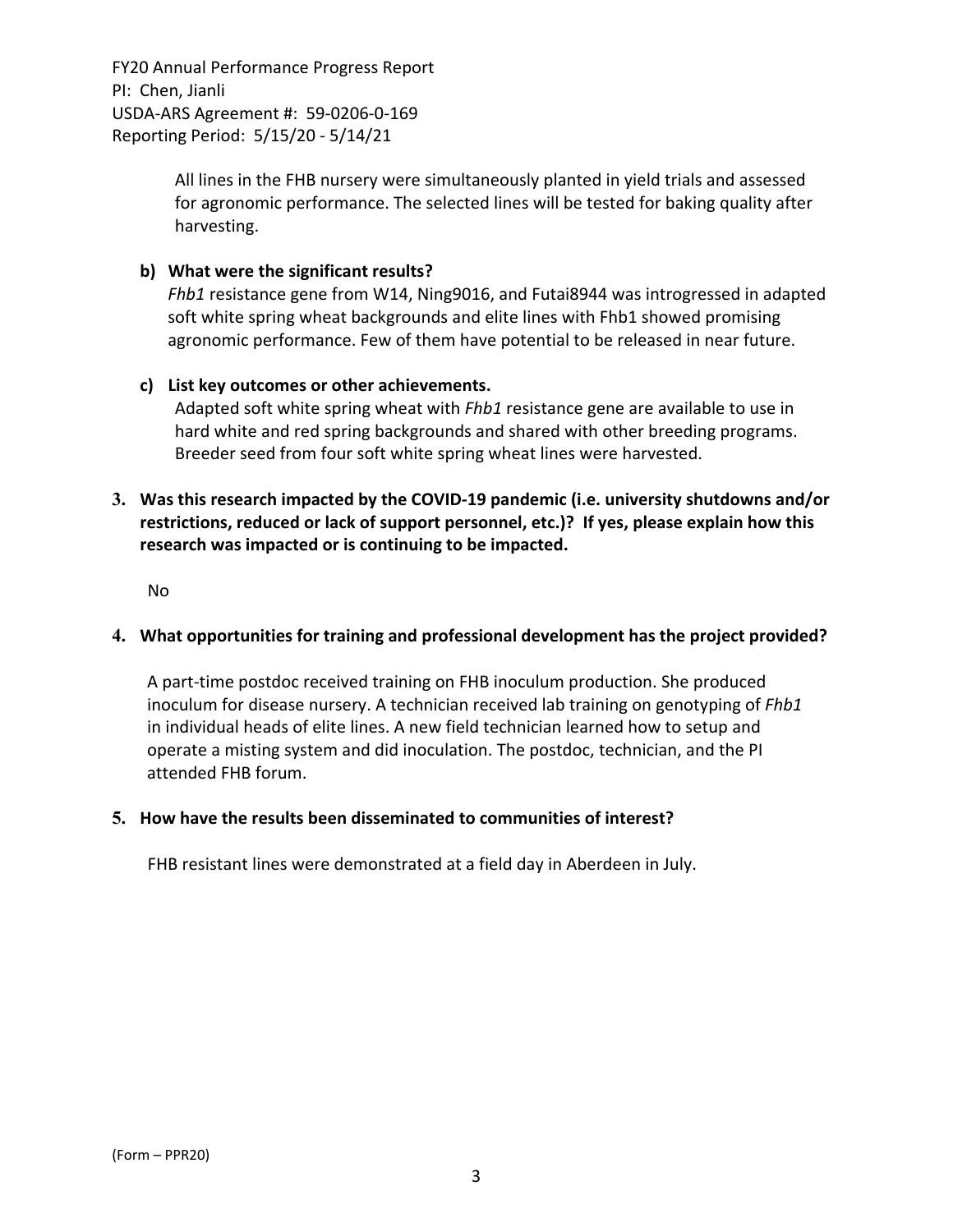# **Training of Next Generation Scientists**

**Instructions:** Please answer the following questions as it pertains to the FY20 award period (5/15/20 ‐ 5/14/21). The term "support" below includes any level of benefit to the student, ranging from full stipend plus tuition to the situation where the student's stipend was paid from other funds, but who learned how to rate scab in a misted nursery paid for by the USWBSI, and anything in between.

**1. Did any graduate students in your research program supported by funding from your USWBSI grant earn their MS degree during the FY20 award period?** ☐Yes ☒No

**If yes, how many?** Click to enter number here.

**2. Did any graduate students in your research program supported by funding from your USWBSI grant earn their Ph.D. degree during the FY20 award period?**

☐Yes ☒No **If yes, how many?** Click to enter number here.

- **3. Have any post docs who worked for you during the FY20 award period and were supported by funding from your USWBSI grant taken faculty positions with universities?** ☐Yes ☒No **If yes, how many?**
- **4. Have any post docs who worked for you during the FY20 award period and were supported by funding from your USWBSI grant gone on to take positions with private ag‐ related companies or federal agencies?**

☒Yes ☐No

**If yes, how many?** One part‐time postdoc took a postdoc position with USDA‐ARS.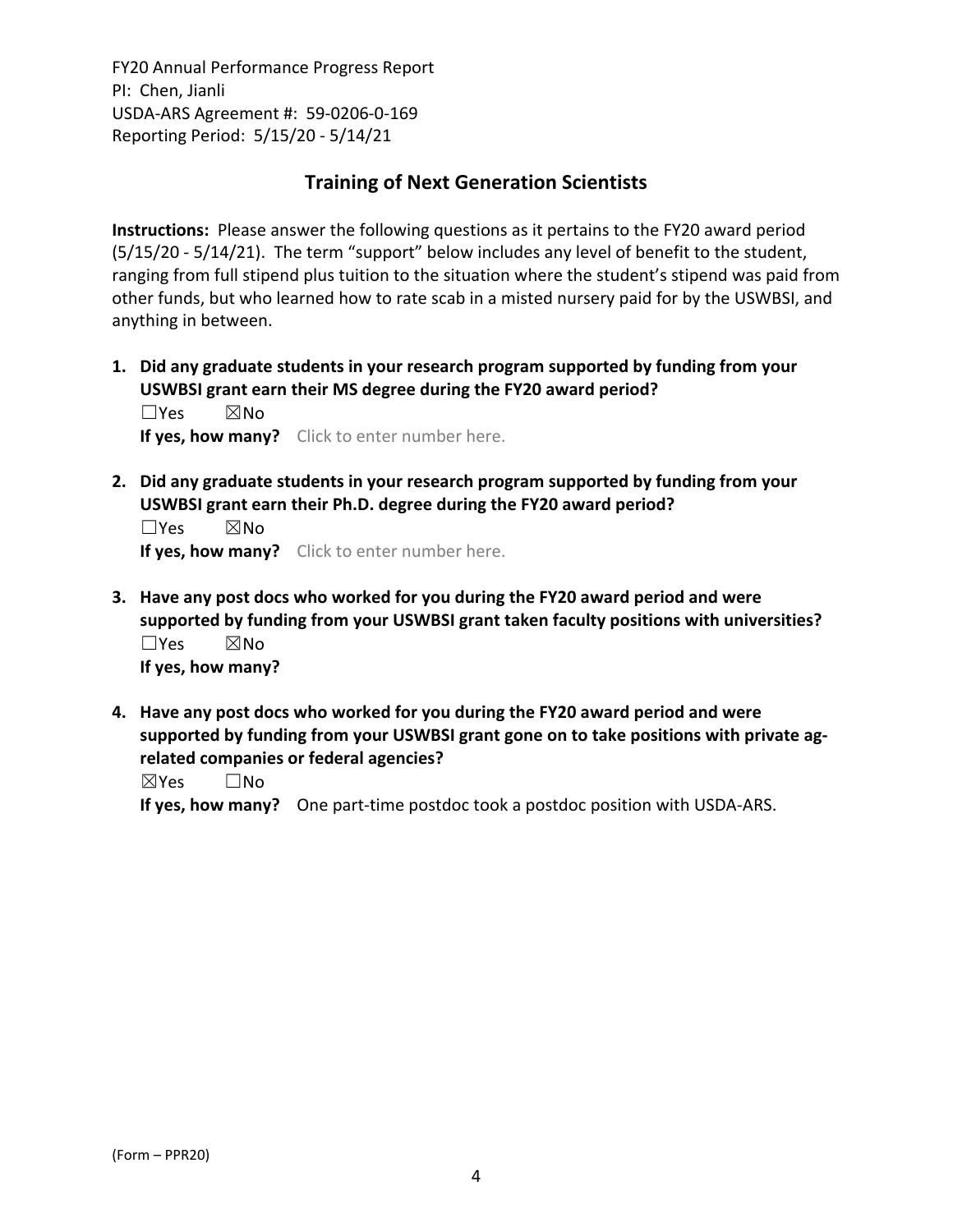# **Release of Germplasm/Cultivars**

**Instructions:** In the table below, list all germplasm and/or cultivars released with full or partial support through the USWBSI during the FY20 award period (5/15/20 - 5/14/21). All columns must be completed for each listed germplasm/cultivar. Use the key below the table for Grain Class abbreviations. 

| <b>Name of Germplasm/Cultivar</b> | <b>Grain Class</b>    | <b>FHB Resistance</b>                                  | <b>FHB</b><br>Rating<br>$(0-9)$ | Year<br><b>Released</b> |
|-----------------------------------|-----------------------|--------------------------------------------------------|---------------------------------|-------------------------|
| Click here to enter text.         | Select Grain<br>Class | Select what represents<br>your most resistant<br>check | Enter as<br>text 0-9<br>rating  | Select Year             |
| Click here to enter text.         | Select Grain<br>Class | Select what represents<br>your most resistant<br>check | Enter as<br>text 0-9<br>rating  | Select Year             |
| Click here to enter text.         | Select Grain<br>Class | Select what represents<br>your most resistant<br>check | Enter as<br>text 0-9<br>rating  | Select Year             |
| Click here to enter text.         | Select Grain<br>Class | Select what represents<br>your most resistant<br>check | Enter as<br>text 0-9<br>rating  | Select Year             |
| Click here to enter text.         | Select Grain<br>Class | Select what represents<br>your most resistant<br>check | Enter as<br>text 0-9<br>rating  | Select Year             |
| Click here to enter text.         | Select Grain<br>Class | Select what represents<br>your most resistant<br>check | Enter as<br>text 0-9<br>rating  | Select Year             |
| Click here to enter text.         | Select Grain<br>Class | Select what represents<br>your most resistant<br>check | Enter as<br>text 0-9<br>rating  | Select Year             |
| Click here to enter text.         | Select Grain<br>Class | Select what represents<br>your most resistant<br>check | Enter as<br>text 0-9<br>rating  | Select Year             |
| Click here to enter text.         | Select Grain<br>Class | Select what represents<br>your most resistant<br>check | Enter as<br>text 0-9<br>rating  | Select Year             |
| Click here to enter text.         | Select Grain<br>Class | Select what represents<br>your most resistant<br>check | Enter as<br>text 0-9<br>rating  | Select Year             |
| Click here to enter text.         | Select Grain<br>Class | Select what represents<br>your most resistant<br>check | Enter as<br>text 0-9<br>rating  | Select Year             |
| Click here to enter text.         | Select Grain<br>Class | Select what represents<br>vour most resistant<br>check | Enter as<br>text 0-9<br>rating  | Select Year             |
| Click here to enter text.         | Select Grain<br>Class | Select what represents<br>your most resistant<br>check | Enter as<br>text 0-9<br>rating  | Select Year             |
| Click here to enter text.         | Select Grain<br>Class | Select what represents<br>your most resistant<br>check | Enter as<br>text 0-9<br>rating  | Select Year             |

NOTE: Leave blank if you have nothing to report or if your grant did NOT include any VDHR-related projects.

**NOTE:** List the associated release notice or publication under the appropriate sub-section in the 'Publications' section of the FPR.